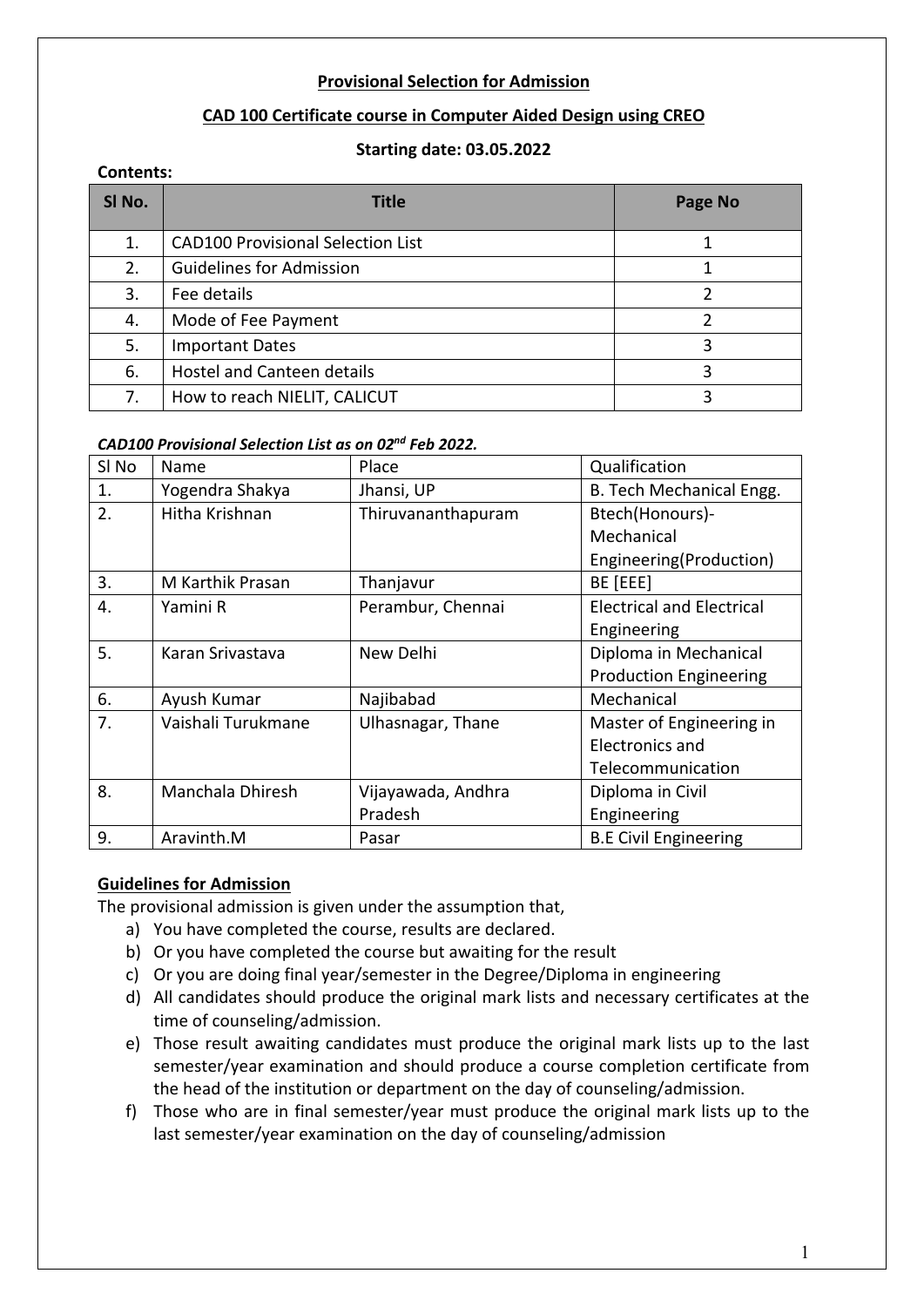# **Certificate Verification**

All selected candidates are required to report along with the following

- 1. First Installment of Course Fee as DD/ Pay-in-Slip/ Online Transaction Receipt
- 2. Original and Copies of Proof of Age (SSLC or equivalent)
- 3. Original and Copies of Qualifications (Mark list and Degree/ Provisional Certificate)
- 4. Course Completion Certificate (**In case of result awaiting candidates**)
- 5. Two copies of passport size photographs
- 6. One stamp size photograph for identity card.
- 7. Original and 2 Copies of SC/ST Community Certificate (In English or Hindi only)
- 8. Original and Copy of Aadhaar Card (optional)

## **Fee details**

| <b>Fees</b>              | Amount                                  |  |  |
|--------------------------|-----------------------------------------|--|--|
| Total Fees               | $\vert$ Rs.10,000/- (inclusive of GST*) |  |  |
| Fees for SC/ST students* | $\left $ Rs. 1,000/-.                   |  |  |

\*GST is presently 18% and revised rates are applicable as per Govt of India Orders.

**\*\***Tuition Fees/Examination fees are waived for SC/ST students admitted under SCSP/TSP. However they are required to remit an amount of Rs. 1,000/-*.*as caution/security deposit in single installment. This Amount will be reimbursed to the student on successful completion of the course in time. If the student fails to complete the course in time, the above mentioned security deposit will be forfeited.

# **Mode of Fee Payment**

The course fee can be paid in any of the methods (Demand Draft /Pay in Slip /Direct Transfer /SBI Collect Payment Gateway) as per your convenience. For details visit http://calicut.nielit.gov.in/mode-of-payments. The **Demand Draft /Pay in Slip /Direct Transfer /SBI Collect Payment Gateway** and payment details (Name, DD No/ Transaction details, Amount and date) should be sent to the **Training Officer, NIELIT, P. B. No. 5, NIT Campus Post, CALICUT – 673 601, Kerala**.

All candidates who are **provisionally selected** will have to be present personally for **counseling and admission** on **03rd May 2022***.*with Fee and all the necessary documents (originals and self attested copies). Admission timings are from **10.00 am to 4.00 pm**. Those who don't bring the necessary documents (originals and copies) by 03<sup>rd</sup> May 2022.are not eligible for counseling and admission.